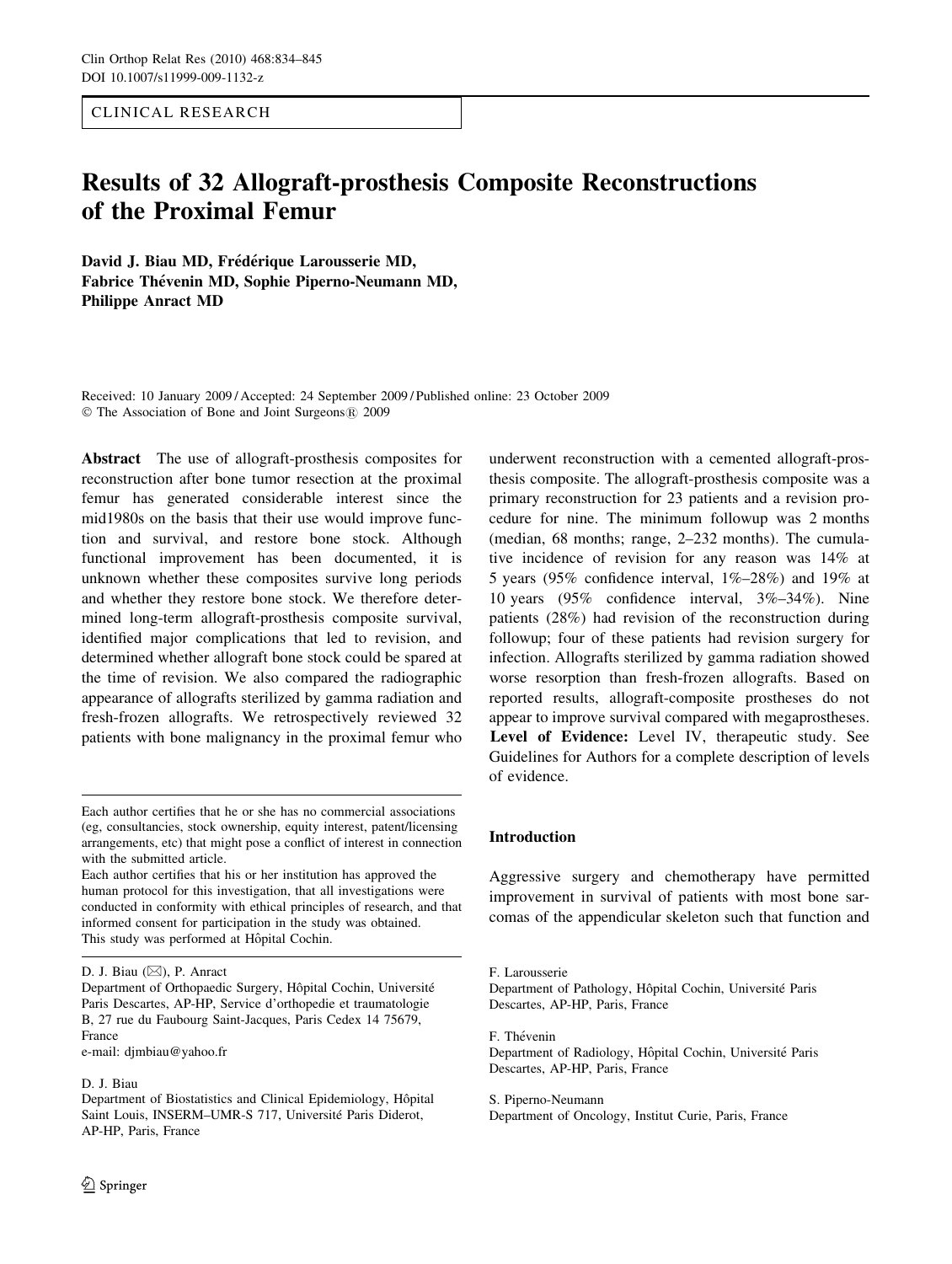implant survival are increasingly being considered by patients and surgeons. The most frequent locations of bone sarcoma are the distal and proximal femur, the proximal tibia, and proximal humerus. The generally preferred reconstructive options in adults after bone tumor resection in the proximal femur are implantation of a megaprosthesis or an allograft-prosthesis composite [[4,](#page-10-0) [12–14](#page-10-0), [22](#page-10-0), [24,](#page-10-0) [30,](#page-10-0) [31,](#page-10-0) [39,](#page-11-0) [42\]](#page-11-0).

The use of allograft-prosthesis composites for reconstruction after bone tumor resection at the proximal femur [\[4](#page-10-0), [12–14,](#page-10-0) [16–18,](#page-10-0) [24](#page-10-0), [42\]](#page-11-0), proximal humerus [\[9](#page-10-0), [18,](#page-10-0) [20,](#page-10-0) [37\]](#page-11-0), and proximal tibia [\[6](#page-10-0), [11\]](#page-10-0) has generated considerable interest since the mid1980s. The purported benefits of allograft-prosthesis composites over megaprostheses include improved function, improved longevity through the load-sharing properties of the allograft, and restoration of bone stock [[10\]](#page-10-0). Comparative studies suggest minor improvement in function for patients who had reconstruction surgery with allograft-prosthesis composites compared with patients who had megaprostheses; however, to date, no evidence of improvement in survival or advantage of bone stock restoration for future revision has been reported [\[4](#page-10-0), [13](#page-10-0), [42](#page-11-0)]. Moreover, these purported benefits sometimes have been counterbalanced by risks of infection with rates ranging from 0% to 19%, risks of resorption with rates ranging from 7% to 46%, and risks of fracture with rates ranging from 12.5% to 27% [[4,](#page-10-0) [6,](#page-10-0) [11](#page-10-0), [12](#page-10-0), [24](#page-10-0), [30,](#page-10-0) [42\]](#page-11-0).

The expected mechanical advantage of allograft-prosthesis composites over megaprostheses may be affected in different ways. The load-sharing properties of the allograft are transmitted to the host femur only if union at the allograft-host femur junction occurs. Likewise, resorption may alter the mechanical properties of the allograft and compromise the status of bone stock available at the time of revision. Nonunion at the allograft host-bone junction and graft resorption have reported rates ranging from 4% to 22% [[12,](#page-10-0) [13](#page-10-0), [24,](#page-10-0) [30](#page-10-0), [42\]](#page-11-0) and 7% to 46% [\[4](#page-10-0), [12,](#page-10-0) [13](#page-10-0)], respectively, and eventually, the improvement regarding reconstruction is questionable. A deleterious effect of gamma radiation on the structural properties of the allograft have been observed in ex vivo studies [[1,](#page-10-0) [2](#page-10-0), [32\]](#page-10-0), and these effects correspond to a clinically increased risk of fracture with massive structural allografts [[26\]](#page-10-0). Although the effect of gamma radiation on the allograft-prosthesis composites is not known, we presumed allografts sterilized by gamma radiation would show greater resorption and lower union rates than fresh-frozen allografts.

The objectives of our study therefore were to (1) determine allograft-prosthesis composite survival with revision for any reason and for mechanical reasons as end points; (2) identify the major complications that led to revision of allograft-prosthesis composites; (3) determine whether allograft bone stock could be spared at the time of revision; and (4) compare the radiographic appearance of allografts sterilized by gamma radiation and fresh-frozen allografts with a specific rating system.

### Patients and Methods

We retrospectively reviewed 32 patients with bone malignancies of the proximal femur who underwent reconstruction with allograft-prosthesis composites from 1987 to 2005. All operations were performed at a tertiary care university center by senior surgeons with expertise in musculoskeletal tumor surgery. There were 21 male and 11 female patients with a median age of 41 years (first quartile–third quartile [Q1-Q3], 27–57 years), a median body weight of 67 kg (Q1-Q3, 59–70 kg; data were missing for two patients), and a median height of 173 cm (Q1-Q3, 164–182 cm; data were missing for two patients) at the time of surgery. The right limb was affected in 12 patients (38%). According to the classification of the American Society of Anesthesiology [[3\]](#page-10-0), 17 patients were Grade 1 physical status (53%), 10 were Grade 2 (31%), and two were Grade 3 (6%) (data were missing for three patients). Diagnosis and classification of tumors are based on the World Health Organization Classification of Tumours [\[15](#page-10-0)]. The diagnosis of the index procedure was low-grade chondrosarcoma in 16 patients (50%), Ewing sarcoma in four (13%), conventional osteosarcoma in four (13%), high-grade malignant fibrous histiocytoma of bone in two  $(6\%)$ , bone metastasis in two  $(6\%)$ , and low-grade osteosarcoma, high-grade chondrosarcoma, high-grade fibrosarcoma, and high-grade leiomyosarcoma of bone in one each (3%). Five patients (16%) presented with pathologic fractures. The allograft-prosthesis composite was a primary reconstruction for 23 patients (72%) and a revision procedure for nine (28%); three patients had intralesional curettage and bone grafting and reconstruction with plate osteosynthesis for chondrosarcoma (one Grade 1, one Grade 2, and one clear-cell chondrosarcoma). Six patients had previous reconstruction with a megaprosthesis; three had revision surgery for local recurrence and three for mechanical failure. Thirteen patients had received perioperative chemotherapy and two had postoperative radiation therapy. At last followup, 21 of the 32 patients (65%) were alive, 19 with no evidence of disease and two with disease; 10 (31%) had died from disease, and one (3%) had died from unrelated causes (colorectal cancer). The minimum followup was 2 months (median, 68 months; range, 2–232 months). Six patients were followed for less than 1 year; three died from disease during the first year, two patients returned to their home country and attempts to contact them failed, and one patient with a soft tissue recurrence did not return for the 1-year followup and was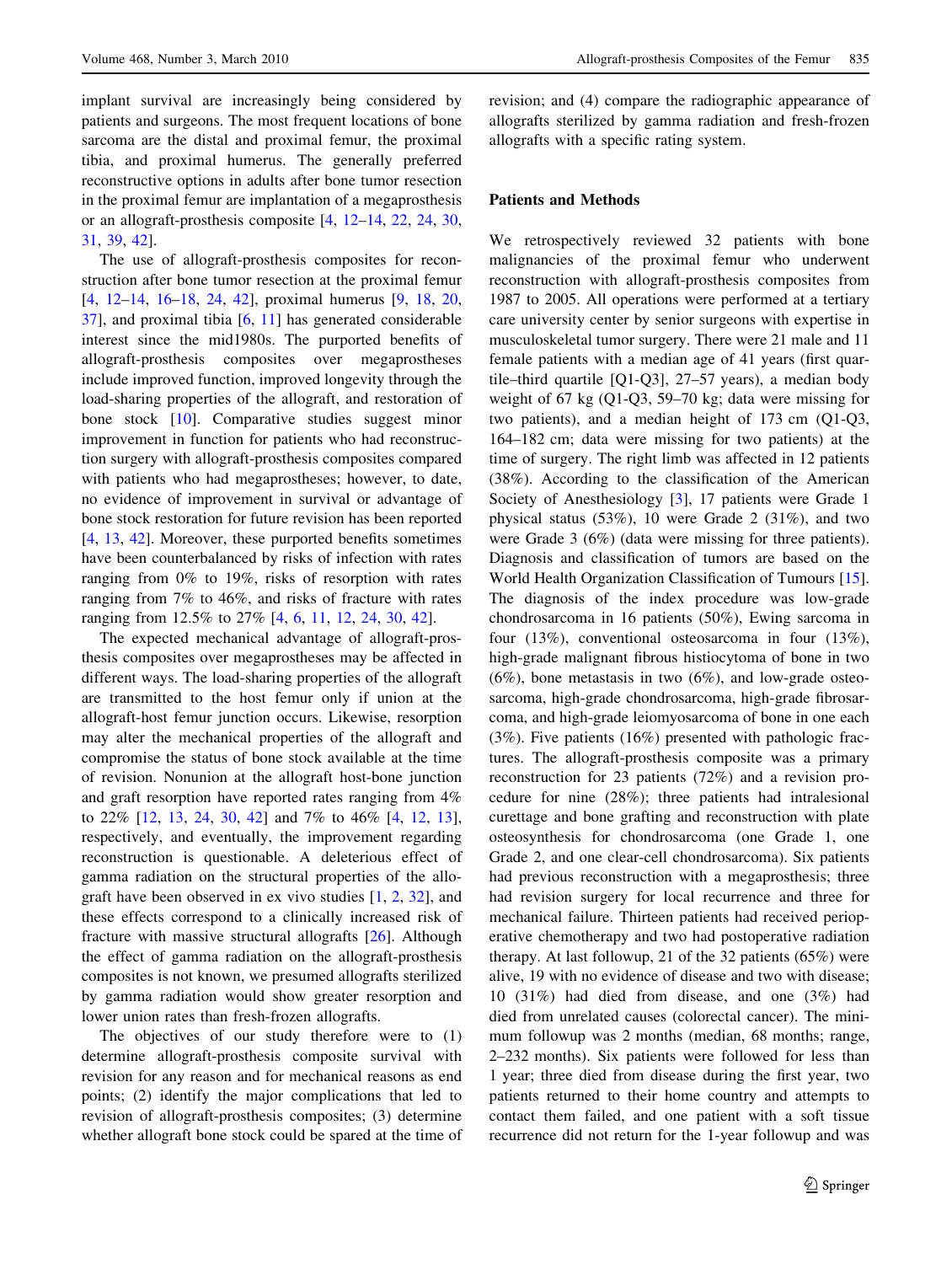considered lost to followup. We had prior approval of our local ethics committee.

The technique used in these patients was described previously [[4](#page-10-0), [5\]](#page-10-0). A lateral approach was used in all patients. The surgical technique involved resection of the tumor, or the previous megaprosthesis or plate osteosynthesis, and reconstruction of the joint. At the time of resection, 12 patients had the abductor mechanism continuity preserved; of these, nine had a trochanteric slide osteotomy and three had continuity preserved through the gluteus medius and vastus lateralis tendons by periosteal elevation. The abductor mechanism continuity was not preserved in 20 patients; 17 patients had soft tissue detached from the proximal femur and three had a trochanteric osteotomy. Tumor resections conformed to principles for management of malignant bone tumors; a cuff of normal tissue was left with the tumor and the biopsy track was left in continuity with the specimen with a 2-cm margin. The distal femoral cut was horizontal.

Reconstruction was performed during the same surgery. Twenty-two patients had a THA and 10 had implantation of a bipolar prosthesis. From 1998 onward, most patients had a bipolar prosthesis implanted because it was considered more stable; however, two of the six patients who had a megaprosthesis revised and one who required an extraarticular resection of the proximal femur and hip for joint contamination had a THA.

We first prepared the allograft to match the length of the skeletal defect. We then cemented the prosthesis into the allograft on a back table and performed a second trial after cement polymerization was complete. The composite prosthesis was cemented into the host bone, and care was taken so no cement was caught between the allograft and the host bone. Four patients had autograft bone added at the allograft host-bone junction.

All allografts were obtained from our institution's bone bank. Twenty allografts were sterilized by gamma radiation (25 kGy precisely controlled by dosimeters), and 12 were fresh-frozen allografts; the institution's policy regarding bone allograft conservation changed in 1995 in favor of fresh-frozen allografts; after 1995, we used six irradiated allografts remaining in the bone bank. The allograft tendons were not retained on the specimens. All allografts were harvested under sterile conditions, cultured before delivery and implantation, and preserved at  $-75^{\circ}$ C without cryoprotective agents until preparation. For fresh-frozen allografts, when an operation was scheduled, the allograft chosen was retrieved and prepared under sterile conditions as requested by the surgeon. The allograft was immersed for 90 minutes in a solution of dimethyl sulfoxide (8 mL/ 100 mL), sodium chloride (0.9/1000), and rifampicin (600 mg/L). After this, the allograft was returned to  $-75^{\circ}$ C until the operation. At the time of the operation, the

allograft was immersed for 20 minutes in a saline solution with rifampicin (600 mg/L).

The median resection length was 175 mm (Q1-Q3, 150– 211 mm), the median stem length was 335 mm (Q1-Q3, 273–350 cm), the median duration of the procedure was 180 minutes (Q1-Q3, 150–210 minutes; data missing for three cases), and the median number of red blood cell units transfused was 2 (Q1-Q3, 0–4 units; for three cases). Four patients (13%) had postoperative complications, which included two hematomas with neurologic signs of sciatic nerve palsy that required drainage; two stems were too long, as seen on the postoperative radiographs, with a supracondylar breach through the anterior cortex. These stems were shortened with a diamond saw through an anterior cortical window.

Preoperative and postoperative second-generation cephalosporins were administered for 48 hours. Patients had coaptation-suspension in the department for 2 weeks during which they had wound care. A spica cast subsequently was applied for another 6 weeks to allow scar formation around the hip. Weightbearing using two elbow crutches was allowed while wearing the spica cast after the second postoperative week. Full weightbearing with no support was allowed at the end of the eighth week, after the spica cast was removed. Low-molecular-weight heparin was administered for 8 weeks. The median hospital stay was 18 days (Quartile 1–3, 15–20 days; data missing for two patients).

Patients were followed at 8 weeks, every 6 months until the fifth year, and yearly thereafter. At each followup, a clinical evaluation was performed; an AP view of the pelvis and AP and lateral radiographs of the femur were taken at 2 months, 6 months, and yearly thereafter.

We used the International Society of Limb Salvage (ISOLS) radiographic allograft-prosthesis evaluation system [\[25](#page-10-0)]. The ISOLS evaluation system assesses bone remodeling, interface, anchorage, fusion, resorption, and fracture on AP and lateral radiographs and rates these items as excellent, good, fair, and poor (Table [1\)](#page-3-0). Only the 21 patients, 13 who received an irradiated allograft and eight who received a fresh-frozen allograft, with radiographic followup greater than 1 year were included in this analysis. For patients who had the reconstruction revised, the radiographs were analyzed before the revision surgery. Radiographs were rated using the ISOLS evaluation system by two senior musculoskeletal radiologists (FT, EP) blinded to the allograft type; each radiologist rated the radiographs separately and disagreement was resolved by consensus.

The main outcome consisted of time to revision of any part of the reconstruction (stem or acetabular component) for any reason. The secondary outcome was revision of any part of the reconstruction for mechanical reasons.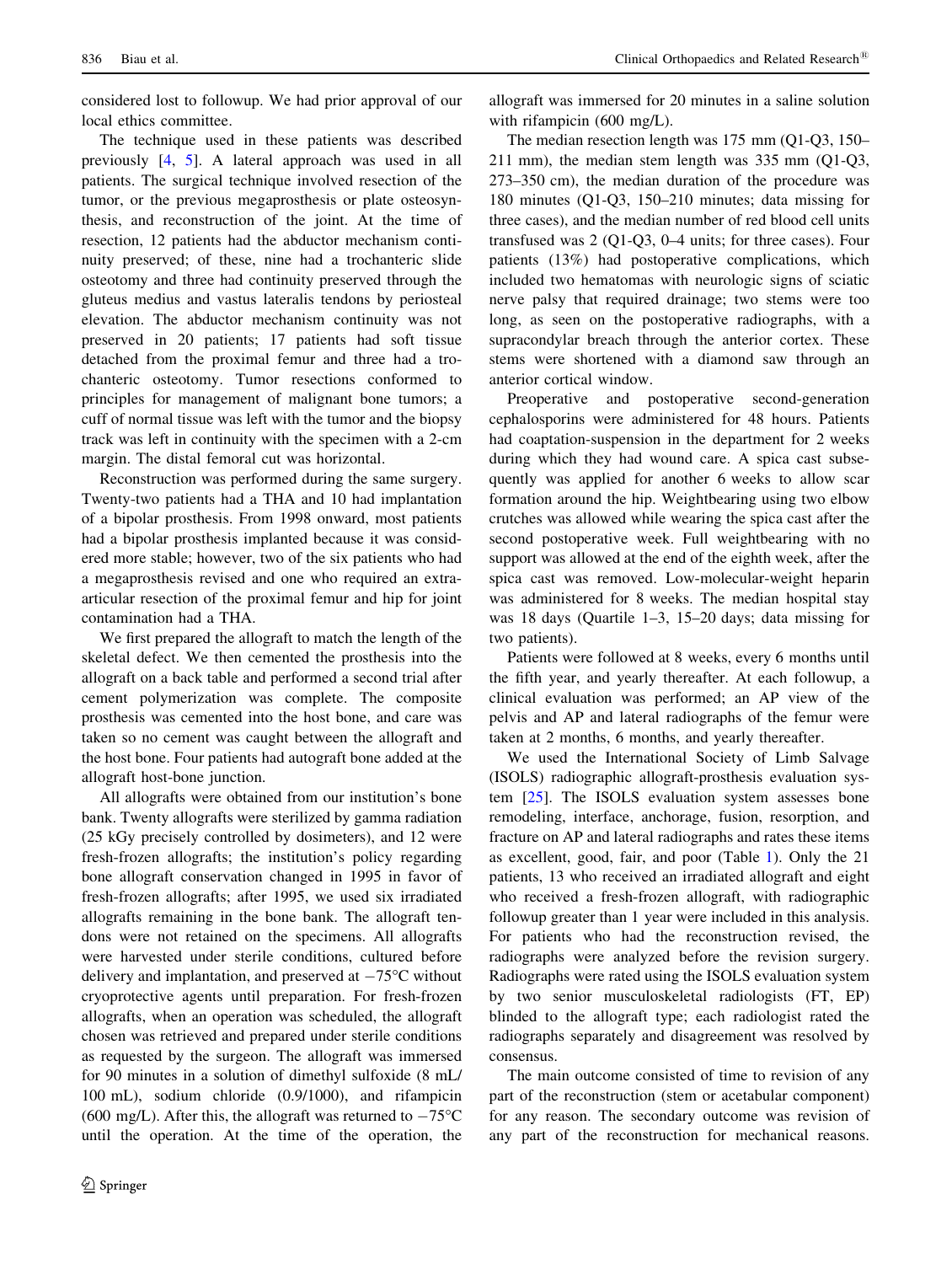<span id="page-3-0"></span>

|  |  |  |  |  |  | <b>Table 1.</b> The ISOLS radiographic evaluation system for allograft-prosthesis composites [25] |  |  |
|--|--|--|--|--|--|---------------------------------------------------------------------------------------------------|--|--|
|--|--|--|--|--|--|---------------------------------------------------------------------------------------------------|--|--|

| Grade | Bone remodeling                                                                               | Interface                                                                                                                      | Anchorage                                                                                                   | Fusion                                                                              | Resorption                                                               | Fracture                                                                      |
|-------|-----------------------------------------------------------------------------------------------|--------------------------------------------------------------------------------------------------------------------------------|-------------------------------------------------------------------------------------------------------------|-------------------------------------------------------------------------------------|--------------------------------------------------------------------------|-------------------------------------------------------------------------------|
|       | Excellent No change from<br>discharge<br>radiographs                                          | No radiolucent line                                                                                                            | No change from<br>discharge radiographs                                                                     | Fusion-<br>osteotomy<br>line no longer<br>visible                                   | No resorption or<br>geometric change<br>Periosteal new bone<br>formation | No fracture                                                                   |
| Good  | Hypertrophy or<br>sclerosis or<br>osteopenia;<br>bone<br>angulation $< 5^{\circ}$             | Radiolucent line $<$ 2 mm<br>thick and less than entire<br>length of interface                                                 | Adequate cementation<br>technique (no gaps or<br>porosity)                                                  | Fusion greater<br>than or equal<br>to $75%$ ;<br>osteotomy<br>line still<br>visible | Resorption less than Incomplete<br>$25\%$ and no<br>fracture             | fracture                                                                      |
| Fair  | Resorption of<br>fixation<br>area $< 50\%$<br>cortical<br>thickness<br>and $> 2$ cm<br>length | Radiolucent line $> 2$ mm.<br>incomplete; or $<$ 2 mm,<br>complete; axial<br>migration; stem/shaft<br>angulation $< 5^{\circ}$ | Stem fracture; or stem<br>deformation; or screw<br>fracture*; or plate<br>fracture*; or cement<br>fracture* | Fusion $25\%$ -<br>75%                                                              | Resorption 25%-<br>50% no fracture                                       | Simple fracture<br>without<br>displacement                                    |
| Poor  | Resorption of<br>fixation<br>area $> 50\%$<br>cortical<br>thickness<br>and $> 2$ cm<br>length | Radiolucent line $> 2$ mm,<br>completely around stem;<br>$or > 5$ mm axial<br>migration, loosening<br>(macromotion)            |                                                                                                             | No evidence of<br>callus; or<br>fusion $< 25\%$                                     | Resorption $> 50\%$ ;<br>or type I fracture<br>(with resorption)         | Simple fracture<br>with<br>displacement<br>$\alpha$<br>comminuted<br>fracture |

\* With motion of the stem; ISOLS = International Society of Limb Salvage. (Adapted from and published with permission from Springer and Dr. Bernard Tomeno from Langlais F, Tomeno B (eds). Limb Salvage: Major Reconstructions in Oncologic and Nontumoral Conditions. Heidelberg, Germany: Springer; 1991.)

Survival of the allograft-prosthesis reconstruction was estimated using the cumulative incidence function to account for competing risks; this method is a better estimator than the Kaplan-Meier method in the context of limb salvage surgery [\[7](#page-10-0)]. Median cumulative probabilities of events with the 95% confidence intervals were determined. Factors such as chemotherapy, radiotherapy, resection length, tumor grade, and revision procedure are potentially influential regarding reconstruction survival [[17,](#page-10-0) [19,](#page-10-0) [41](#page-11-0)]. Pooling patients regardless of these factors provides a summary measure that may be misleading. In the current series, the influence of these factors assessed using a Cox regression model was low (all hazard ratios between 0.5 and 2) and furthermore, no association was statistically significant (Table 2). We therefore decided to report survival for all patients as one group. We determined differences in ISOLS radiographic evaluation between irradiated and fresh-frozen allografts using a chi square test for trend. For quantitative variables (continuous variables), we report the median and first and third quartile values (Q1-Q3). For length of followup, we report the range. Categorical variables are reported as counts and proportions. All analyses were performed with R statistical software [\[38](#page-11-0)]. All patients were included in the analysis regardless whether they had retained the allograft-

Table 2. Hazard ratio derived from univariate Cox regression models and significance level of potentially influential factors on reconstruction survival

| Covariates              | Hazard ratio (95%<br>confidence interval) | p Value |
|-------------------------|-------------------------------------------|---------|
| Previous operation      | $0.85(0.22 - 3.29)$                       | 0.82    |
| Previous megaprosthesis | $0.60(0.12-2.94)$                         | 0.53    |
| Chemotherapy            | $0.60(0.12 - 2.97)$                       | 0.53    |
| High-grade tumor        | $0.70(0.14 - 3.47)$                       | 0.66    |

prosthesis composite. All tests are two-sided and the level of statistical significance was chosen at 0.05.

# Results

The cumulative incidence of revision for any reason was 14% at 5 years (95% confidence interval [CI], 1%–28%), 19% at 10 years (95% CI, 3%–34%), and 31% at 15 years (95% CI, 10%–53%). The cumulative incidence of revision for mechanical reasons was 4% at 5 and 10 years (95% CI, 0%–12%) and 16% at 15 years (95% CI, 0%–35%) (Fig. [1\)](#page-4-0).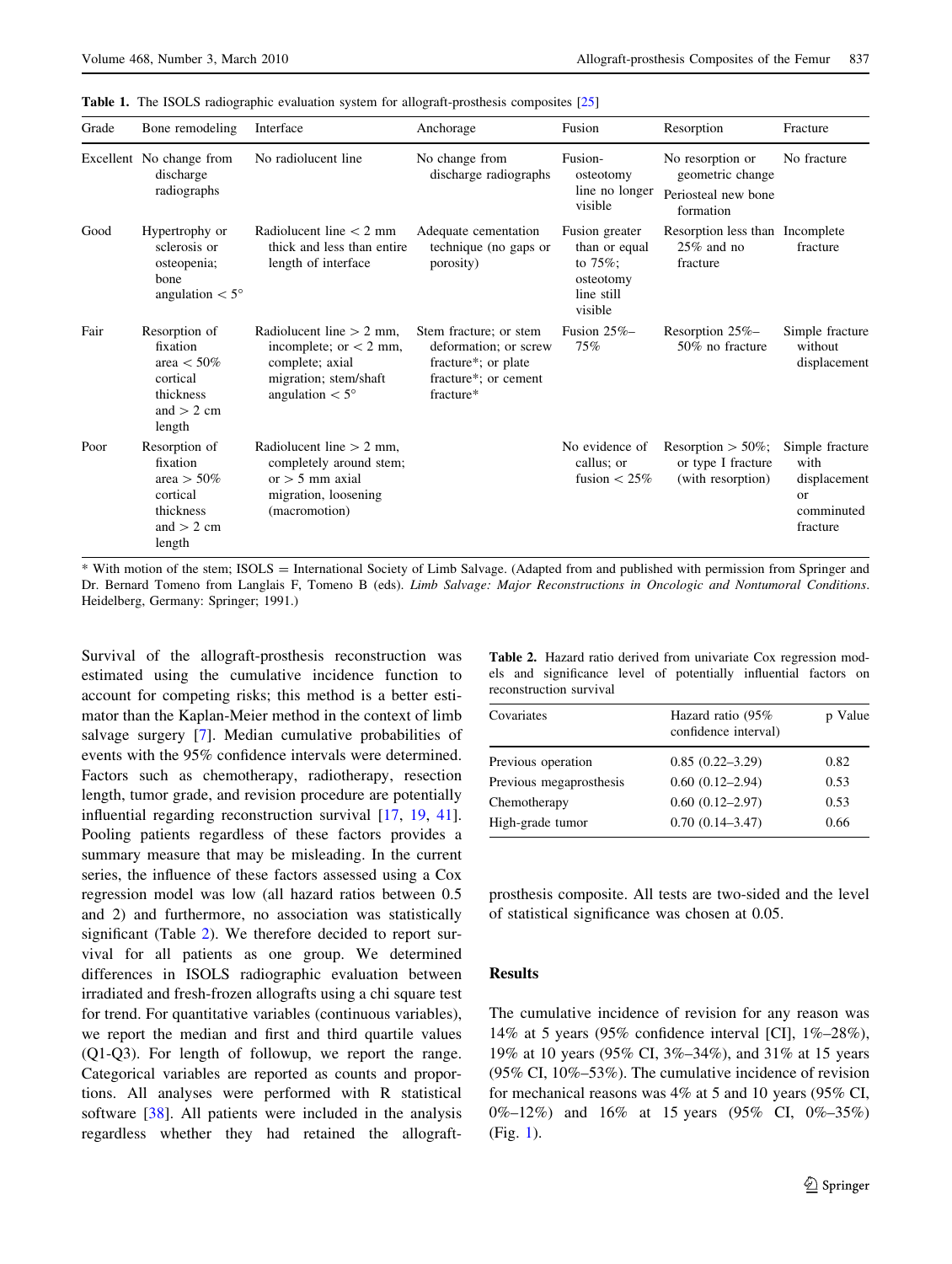<span id="page-4-0"></span>

Fig. 1 This graph shows the cumulative probability of revision for mechanical or infectious reasons and of death. The cumulative incidence of revision for any reason was 19% at 10 years (95% confidence interval, 3%-34%), and the cumulative incidence of revision for mechanical reasons was 4% at 10 years. Infection is an important cause for revision.

Nine patients (28%) had revision of the reconstruction during followup, including four for infection. One patient had a two-stage revision procedure and reconstruction with a long stem THA 4 months after the index procedure. She subsequently had infection develop again and a resection arthroplasty was performed. One patient had a two-stage revision procedure to a long stem THA at another center 30 months after the index operation. One patient had a two-stage revision procedure to another allograft-prosthesis composite 41 months after the index operation. The reconstruction eventually failed 134 months after the index procedure and revision surgery using another allograftprosthesis composite was performed. Finally, one patient had a one-stage revision procedure to a long stem THA 76 months after the index operation. The allograft was never retained when revision was performed to treat infection. Five patients had revision surgery to treat mechanical complications. One patient sustained a stem fracture 59 months after the reconstruction and had a standard long cemented stem implanted. Extraction of the proximal stem resulted in some allograft being extracted as well, and only 3 cm of the allograft could be retained on the host femur. One patient had a megaprosthesis implanted 126 months after the index procedure to treat aseptic loosening of the femoral stem. The allograft showed severe resorption (Fig. [2\)](#page-5-0) and no allograft bone was retained. One patient had revision surgery for a worn acetabular component 165 months after the index procedure. She had an all-polyethylene acetabular component cemented and reinforced with an acetabular ring. One patient had a local recurrence located against the anterior acetabular horn excised 204 months after the index procedure. The acetabular component was exchanged during the same procedure owing to macroscopic wear. The patient had an all-polyethylene acetabular component cemented and reinforced with an acetabular ring. Finally, one patient had another allograft-prosthesis composite 212 months after the index procedure to treat acetabular aseptic loosening and allograft resorption. During revision surgery, the proximal part of the allograft was split longitudinally to preserve soft tissue attachment and access the acetabulum. During extraction of the stem, only the last 2 cm of the allograft remained attached to the host femur and it was decided to implant another allograft-composite prosthesis.

Little if any allograft bone stock was retained in the seven patients whose stems were revised. The allograft was removed entirely for all infected reconstructions (four patients) and only the more distal few centimeters could be preserved for two of the three patients who had mechanical complications.

Allograft sterilized by gamma radiation showed worse resorption ( $p = 0.041$ ) than fresh-frozen allografts according to the ISOLS radiographic allograft-prosthesis evaluation system (Table [3](#page-5-0); Figs. [2](#page-5-0) and [3\)](#page-6-0) We observed no difference in bone remodeling ( $p = 0.87$ ), fusion at the allograft-host bone junction ( $p = 0.75$ ), interface ( $p = 0.13$ ), anchorage ( $p = 1$ ), and fracture ( $p = 0.42$ ).

Numerous additional operations were performed during followup. Three patients had revision of a nonunion of the greater trochanter; one patient had a supracondylar fracture below the stem that was opened and internally fixed; three patients had washout procedures (two patients cited previously; one patient died from metastatic dissemination 7 months after surgery with no evidence of infection); one patient had a negative biopsy; one patient had corticocancellous bone grafting at the allograft host-bone junction; and three patients had excision of a local recurrence.

# Discussion

Development of aggressive treatment has permitted remarkable improvement in survival of patients with most bone sarcoma of the appendicular skeleton and patients want surgeons to provide reconstructions that restore function and last for decades. Although allograft-prosthesis composites have generated substantial interest since the mid1980s, their purported benefits over megaprostheses have not been confirmed. We therefore (1) evaluated allograft-prosthesis composite survival with revision for any reason and for mechanical reasons as end points;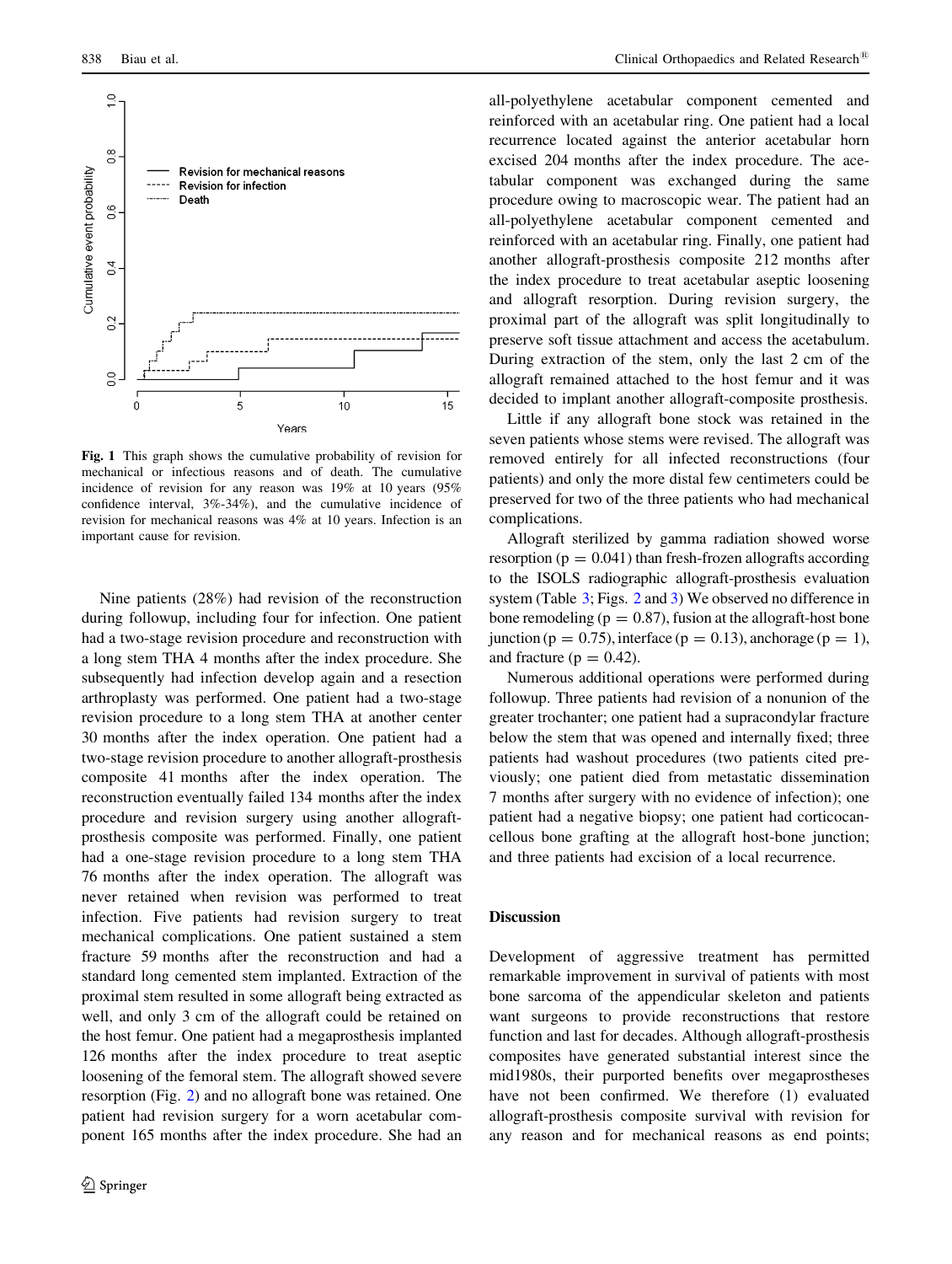<span id="page-5-0"></span>Fig. 2A–D (A) This radiograph shows an allograft-composite prosthesis after resection of a chondrosarcoma of the right proximal femur. (B) The immediate postoperative and (C) 16-year postoperative AP and (D) lateral radiographs show allograft resorption, allograft-host bone nonunion, and stem loosening with time. Some mismatch between the allograft and host femur can be seen on the postoperative radiograph.



Table 3. Radiographic evaluation of proximal femoral allograft composites using ISOLS rating system

| <b>ISOLS</b> rating | Resorption |          | Fusion     |          | Interface  |          | Bone remodeling |          | Anchorage  |          | Fracture   |          |
|---------------------|------------|----------|------------|----------|------------|----------|-----------------|----------|------------|----------|------------|----------|
|                     | Irradiated | Fresh    | Irradiated | Fresh    | Irradiated | Fresh    | Irradiated      | Fresh    | Irradiated | Fresh    | Irradiated | Fresh    |
| Excellent           |            | 4        |            | $\theta$ | 4          |          |                 |          | 13         | 8        |            |          |
| Good                | 4          |          |            | 6        | 4          |          | 9               |          |            |          |            | 0        |
| Fair                |            | $\theta$ | 3          |          |            | $\theta$ |                 | $\Omega$ | $\theta$   | $\theta$ | $\theta$   | $\theta$ |
| Poor                | 4          |          |            | $\Omega$ | 3          | $\Omega$ |                 |          | $\theta$   | $\theta$ | $\Omega$   | $\Omega$ |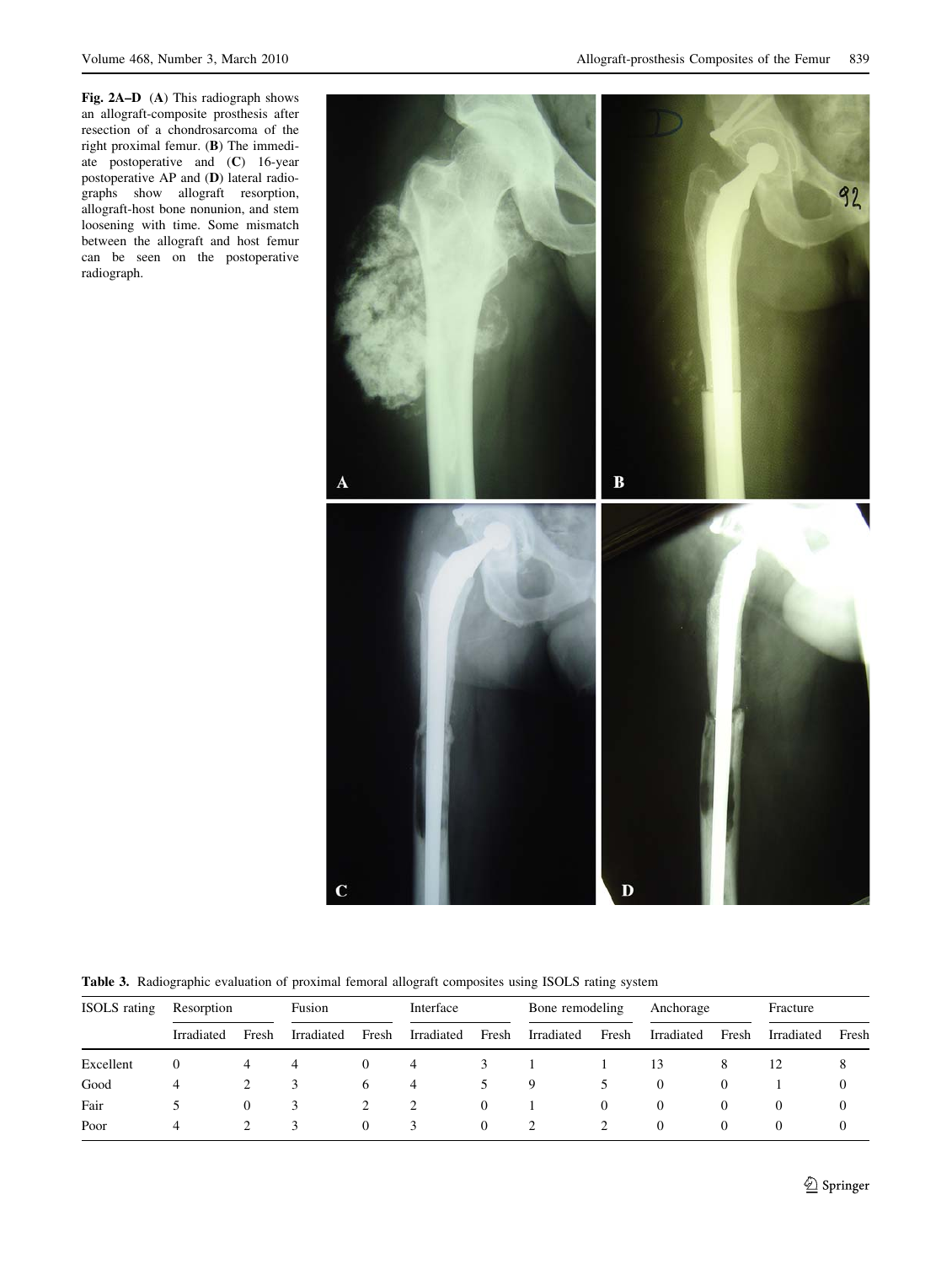<span id="page-6-0"></span>Fig. 3A–D (A) This radiograph shows an allograft-composite prosthesis after resection of a malignant fibrous histiocytoma of the left proximal femur. (B) The immediate postoperative and  $(C)$  7year postoperative AP and (D) lateral radiographs show allograft-host bone union and absence of allograft resorption with time.



(2) identified the major complications that led to revision of allograft-prosthesis composites; (3) determined whether allograft bone stock could be spared at the time of revision; and (4) compared the radiographic appearance of allografts sterilized by gamma radiation and fresh-frozen allografts with a specific rating system.

Our study has some limitations regarding to the internal and external validity of the results. First, we lost some patients to followup (three of 32 [9%]) and had a limited number of patients with radiographic followup more than

<sup>2</sup> Springer

1 year (21 of 32 [66%]). However, these cases are relatively infrequent and it is difficult to accumulate a large number. Further, analysis of time to event data, either using the Kaplan-Meier estimator or cumulative incidence estimator, takes account of censored observations in such a way that patients with short followup do not bias the results because their observations are censored early. Except for graft resorption, the small number of patients with radiographic followup more than 1 year implies the study has limited power to detect meaningful effects in radiographic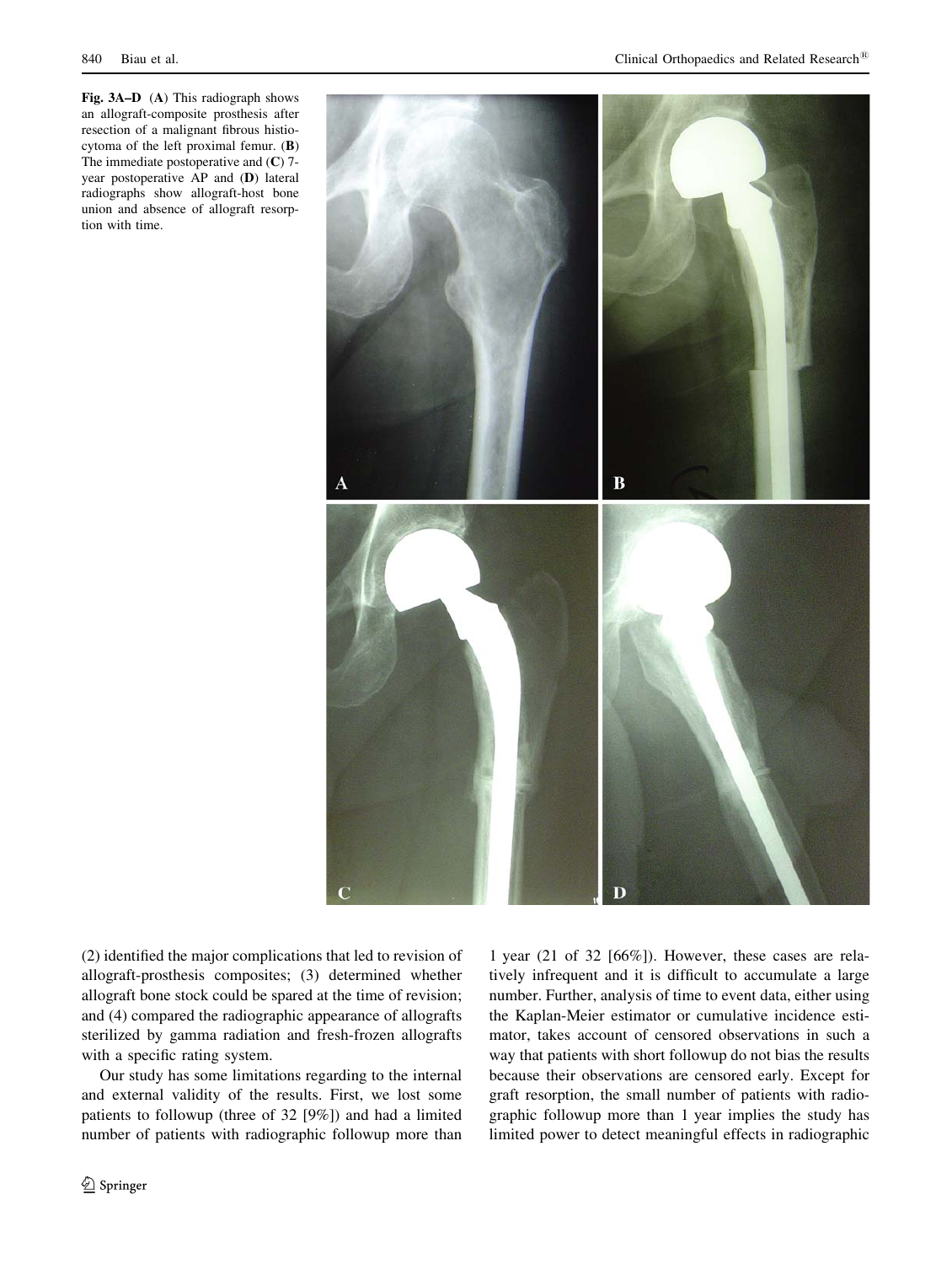differences between both groups. Therefore, the absence of differences between irradiated allografts and fresh-frozen allografts for items other than resorption should be interpreted in light of other in vitro and vivo studies. Second, our data are most likely only applicable to centers and surgeons that have developed a specific expertise in the treatment of malignant bone tumors. For instance, access to a bone bank is a prerequisite to perform allograft-prosthesis composite reconstructions. Third, the Kaplan-Meier estimator used in some studies to assess the survival of the reconstruction overestimates the risk of the event to occur [\[7](#page-10-0)]; comparisons with survival estimated with the cumulative incidence estimator need to account for this bias. Fourth, factors such as chemotherapy, radiotherapy, resection length, tumor grade, and revision procedure potentially influence reconstruction survival. Although we did not find these factors had an effect on reconstruction survival in this limited series, we do not believe their potential influence should be disregarded for future studies.

We found the cumulative incidence of revision for any reason was 14% at 5 years and 19% at 10 years. These results are comparable to those in other studies [\[4](#page-10-0), [11,](#page-10-0) [13,](#page-10-0) [14](#page-10-0), [22,](#page-10-0) [31,](#page-10-0) [42\]](#page-11-0). In series ranging from 16 to 27 patients, the allograft-prosthesis composite survival rates ranged from 76% to 100% at 5 years and 76% to 86% at 10 years [[11,](#page-10-0) [13](#page-10-0), [42\]](#page-11-0). In series ranging from 17 to 96 patients, the megaprosthesis survival rates ranged from 65% to 86% at 5 years and from 0% to 86% at 10 years [[4,](#page-10-0) [13,](#page-10-0) [14](#page-10-0), [22](#page-10-0), [31,](#page-10-0) [42\]](#page-11-0). To date, however, comparative studies of allograftprosthesis composites versus megaprostheses have failed to show improved longevity of the former [[4,](#page-10-0) [13](#page-10-0), [42\]](#page-11-0) (Table [4\)](#page-8-0). Junction union is paramount to the theoretical advantage of allograft-prosthesis composites over megaprostheses. When union is not obtained, the purported loadsharing properties of the allograft are negligible [[19\]](#page-10-0). Four reconstructions of 21 (19%) showed union less than 25% on the AP or lateral radiographs (union rated as poor). Nonunion at the allograft host-bone junction is reported between 4% and 22% in series ranging from 18 to 27 patients [[12,](#page-10-0) [13,](#page-10-0) [24,](#page-10-0) [30](#page-10-0), [42](#page-11-0)] (Table [5](#page-9-0)). Factors affecting bone union are bone grafting at the junction, postoperative chemotherapy, and radiotherapy [\[17](#page-10-0), [19](#page-10-0)]. Although use of intramedullary cement reportedly offers stability without adverse effects on healing [[40\]](#page-11-0), it is important that no cement be placed at the host-bone allograft junction during fixation of the stem and that cancellous bone be added at the periosteal surface [[17\]](#page-10-0). McGoveran et al. proposed using an uncemented stem to improve the chances of hostgraft bone union through compression loading [[30\]](#page-10-0) (Table [5\)](#page-9-0). To increase stability at the host-graft junction and enhance union, some authors advise performing a stepcut osteotomy instead of a transverse osteotomy [\[24](#page-10-0), [30](#page-10-0)]. Although this osteotomy provides a mechanical advantage, it is technically difficult and may lead to inadequate contact between the allograft and the host femur or rotational malunion. The treatment of nonunion at the allograft host-bone junction is corticocancellous bone autograft.

Infection was an important mode of early failure in the current series with five of 32 patients (16%) having the component removed for this reason. Reported rates of infection vary from 0% to 19% in series ranging from 16 to 96 patients (Table [4\)](#page-8-0). Numerous risk factors have been incriminated in the development of postoperative infection such as patients' comorbidities [\[28](#page-10-0), [33](#page-10-0), [34\]](#page-10-0), previous surgery [\[36](#page-11-0)], complexity and duration of the operation [[34,](#page-10-0) [36](#page-11-0)], prophylactic antibiotic protocol [\[23](#page-10-0), [35](#page-10-0), [36\]](#page-11-0), blood transfusion [\[28](#page-10-0), [33,](#page-10-0) [35](#page-10-0)], radiation, and chemotherapy [[8,](#page-10-0) [21](#page-10-0), [23](#page-10-0), [35](#page-10-0)]. Our series shows possible increased susceptibility for allograft-prosthesis composites toward infection when compared with megaprostheses. Superior infection rates have been reported for allograft-prosthesis composite reconstructions than for megaprostheses (Table [4](#page-8-0)) [\[13](#page-10-0), [42](#page-11-0)]. This could be attributable to the greater complexity of allograft-prosthesis composite reconstructions and to the transmission of pathogen agents through the allograft [[27,](#page-10-0) [29](#page-10-0)]. The use of fresh-frozen instead of irradiated-sterilized allografts may increase the risk of infection-related complications. In the absence of an unbiased comparative study, we believe it is inappropriate to draw any conclusion and this finding should merely serve as the basis for future research. Retention of bone stock was never possible when revision for treating infection was performed. Bone stock could not be preserved because of allograft resorption or technical difficulties either when revision was performed for treating aseptic stem loosening or stem fracture or when exchange of the stem was necessary to facilitate exposure.

We observed a difference in radiographic evaluation between irradiated and fresh-frozen allografts only for graft resorption. Radiation affects the structural properties of allografts [[1,](#page-10-0) [2,](#page-10-0) [32](#page-10-0)] and increases the risk for fracture for massive allografts  $[26]$  $[26]$ . For these reasons, we presumed irradiation could have played a role in allograft resorption. Our observations with fresh-frozen allografts are consistent with those in several previous studies where marked or severe allograft resorption occurred in 5% to 7% of freshfrozen allografts [[12,](#page-10-0) [24](#page-10-0)]. Based on the deleterious effect of gamma radiation on allograft-prosthesis composites observed in our series, and the findings of other in vivo and ex vivo studies [\[1](#page-10-0), [2,](#page-10-0) [26,](#page-10-0) [32](#page-10-0)], we recommend radiation not be used routinely for sterilization.

Allograft-prosthesis composite reconstruction survival in our series showed comparable survival to reported rates of megaprosthesis reconstruction survival. However, allograft bone stock could never be retained when stem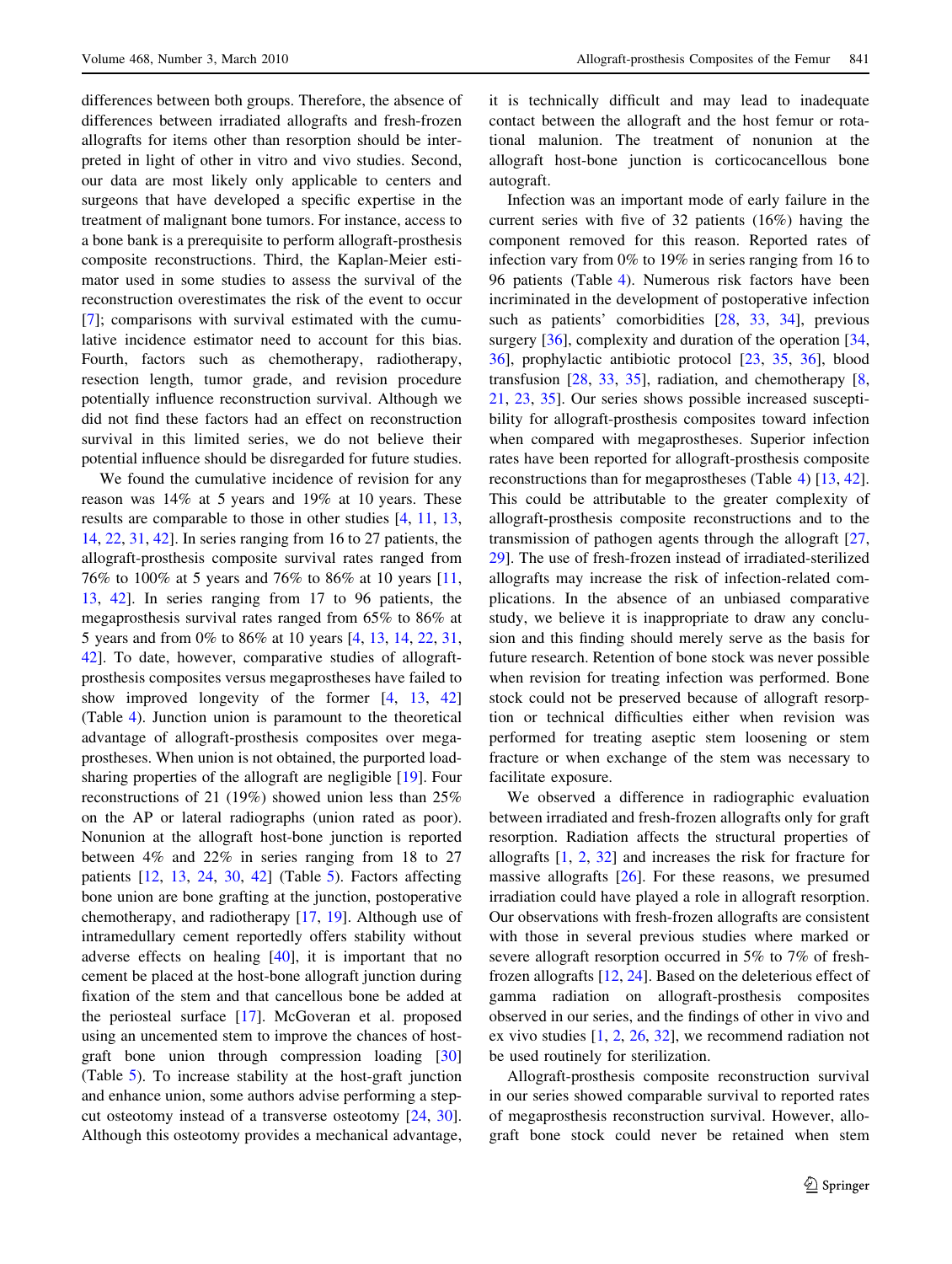<span id="page-8-0"></span>

|                                  |                        |                                                 | Table 4. Published studies of reconstruction with an allograft-prosthesis composite or a megaprostheses                          |             |                                   |                                 |                                                 |                              |                                               |
|----------------------------------|------------------------|-------------------------------------------------|----------------------------------------------------------------------------------------------------------------------------------|-------------|-----------------------------------|---------------------------------|-------------------------------------------------|------------------------------|-----------------------------------------------|
| Study                            | publication<br>Date of | patients (number<br>of procedures)<br>Number of | Diagnosis                                                                                                                        | Age (years) | Reconstruction                    | Followup                        | Infection                                       | recurrence<br>Local          | Reconstruction survival                       |
| Zehr et al. $[42]$               | 1996                   | 16(18)                                          | Primary malignant tumors (88%);<br>aggressive benign bone tumors<br>(12%)                                                        | $38(13-72)$ | Allograft-prosthesis<br>composite | $5(0.8 - 10)$                   | (19%)<br>of 16<br>$\tilde{\epsilon}$            | (19%)<br>3 of 16             | 76% at 5 and 10 years                         |
|                                  |                        | 17(18)                                          | Primary malignant tumors (88%);<br>aggressive benign bone tumors<br>(12%)                                                        | 49 (23-77)  | Prosthesis; cemented              | $9.5(0.3-23)$                   | 1 of 17<br>$(6\%)$                              | $(12\%)$<br>2 of 17          | 65% at 5 years; 58% at<br>10 years            |
| Kabukcuoglu<br>et al. $[22]$     | 1999                   | 54                                              | Primary malignant tumors (96%);<br>aggressive benign bone tumors<br>$(4\%)$                                                      | 40 (15-76)  | Prosthesis; cemented              | $9(5-24)$                       | 3 of 54<br>$(6\%)$                              | 15 of 54<br>(28%)            | $67\%$ at 10 years                            |
| et al. [30]<br>McGoveran         | 1999                   | $\tilde{16}$                                    | Primary malignant tumors (100%)                                                                                                  | $51(25-83)$ | Allograft-prosthesis<br>composite | $4(2-8)$                        | (19%)<br>of 16<br>$\epsilon$                    | reported<br>$\sum_{i=1}^{n}$ | 4 failures of 16 $(25\%)$                     |
| Anract et al.*<br>$\overline{4}$ | 2000                   | $\overline{c}$                                  | Primary malignant tumors (81%);<br>metastases $(19\%)$                                                                           | 40 (15-67)  | Allograft-prosthesis<br>composite | $4(0.5-10)$                     | $(10\%)$<br>of $21$<br>$\overline{\mathcal{C}}$ | $\circ$                      | 77% at 5 years and<br>10 years                |
|                                  |                        | $\Omega$                                        | Primary malignant tumors (75%);<br>aggressive benign bone tumors<br>$(10\%)$ ; metastases $(15\%)$                               | 43 (20-90)  | Prosthesis; cemented              | $6(0.3-10)$                     | $(10\%)$<br>of $20$<br>$\overline{\mathcal{C}}$ | $(10\%)$<br>$2$ of $20$      | $\sharp$<br>73% at 5 years; $0\%$<br>10 years |
| Donati et al.<br>$[12]$          | 2002                   | 27                                              | Primary malignant tumors (67%);<br>aggressive benign bone tumors<br>$(30\%)$ ; metastases $(4\%)$                                | $32(11-64)$ | Allograft-prosthesis<br>composite | $5(0.9 - 10.5)$                 | $1$ of $27$<br>(4%)                             | $(4\%)$<br>$1$ of $27\,$     | 3 of 27 $(11%)$                               |
| Langlais et al.<br>[24]          | 2003                   | $\overline{c}$                                  | Primary malignant tumors (100%) 38 (14-77)                                                                                       |             | Allograft-prosthesis<br>composite | $5.7(0.25 -$<br>$\overline{15}$ | $\circ$                                         | $(29\%)$<br>6 of 21          | 4 failures of 21 $(19\%)$                     |
| Menendez et al.<br>[31]          | 2006                   | 96                                              | Primary malignant tumors (25%);<br>metastases $(75%)$                                                                            | 59 (14-86)  | Prosthesis; cemented              | $1.5(0.1 - 11)$                 | 6 of 96<br>(6%)                                 | 3 of 96<br>(3%)              | $82\%$ at 5 and 10 years                      |
| Farid et al. [13]                | 2006                   | $\Omega$                                        | Primary malignant tumors (100%) 44 (17-64)                                                                                       |             | Allograft-prosthesis<br>composite | $7*$ (2-28)                     | $1$ of $20$<br>$(5\%)$                          | reported<br>Χø               | $100\%$ at 5 years; $86\%$<br>at 10 years     |
|                                  |                        | 52                                              | Primary malignant tumors (60%);<br>aggressive benign bone tumors<br>(6%); metastases $(35\%)$                                    | 39 (16-87)  | Prosthesis; cemented              | 8/18* (2-28)                    | $2$ of $52$<br>$(4\%)$                          | reported<br>Χø               | $86\%$ at 5 and 10 years                      |
| Finstein et al.<br>$[14]$        | 2007                   | $\infty$                                        | Primary malignant tumors (40%);<br>aggressive benign bone tumors<br>$(8\%)$ ; metastases $(52\%)$                                | 49 (10-83)  | Prosthesis; cemented              | $5(0.1-22)$                     | $3$ of $62$<br>$(5\%)$                          | 6 of 62<br>(7%)              | 79% at 5 years; 57% at<br>10 years            |
| Selek et al                      | 2008                   | 44 (45)                                         | Metastases $(100\%$                                                                                                              | 55 (29-84)  | Prosthesis; cemented              | Not reported                    | $2$ of $44$<br>(5%)                             | reported<br>Xot              | Not reported                                  |
|                                  |                        |                                                 | Mean (range) are presented for age and followup; *some patients included in this series also are included in the current series. |             |                                   |                                 |                                                 |                              |                                               |

 $\underline{\textcircled{\tiny 2}}$  Springer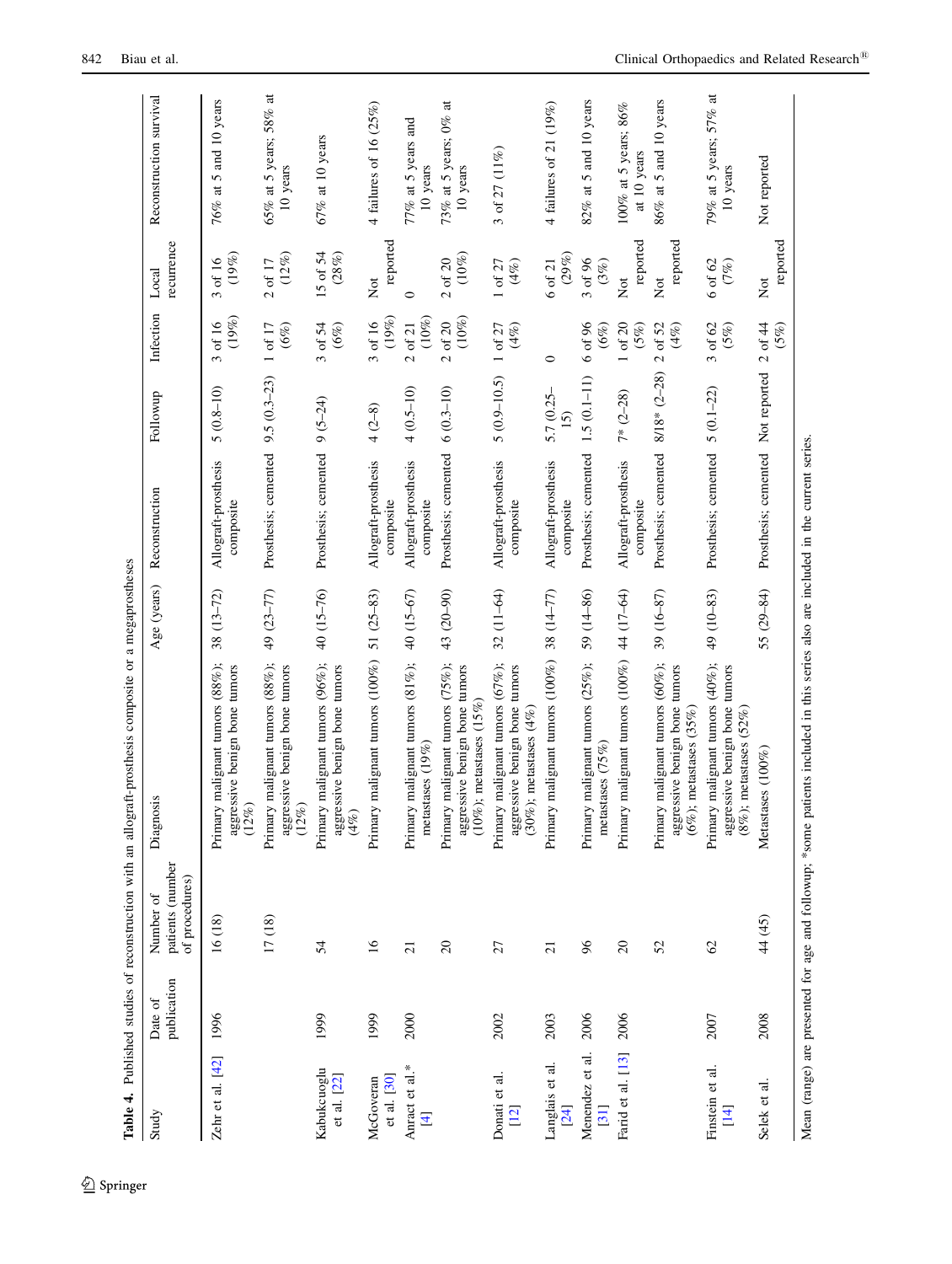<span id="page-9-0"></span>

|                                     |                                                    |                        | Table 5. Techniques for tumoral reconstruction with an all   | ograft-prosthesis composite                                                                            |                                                                               |                                         |                                  |                             |
|-------------------------------------|----------------------------------------------------|------------------------|--------------------------------------------------------------|--------------------------------------------------------------------------------------------------------|-------------------------------------------------------------------------------|-----------------------------------------|----------------------------------|-----------------------------|
| Study                               | procedures)<br>(number of<br>of patients<br>Number | Allograft<br>type      | into the allograft<br>Fixation of stem                       | Fixation into host femur                                                                               | Junction procedure                                                            | resorption<br>Allograft                 | Allograft host-<br>bone nonunion | Allograft<br>fracture       |
| Zehr et al.<br>$[42]$               | 16 (18)                                            | frozen<br>Fresh-       | $\Omega$<br>Cemented (n = $14$ )<br>uncemented $(n =$        | uncemented stem $(n = 2)$<br>Cemented stem $(n = 14)$ ;                                                | autogenous bone graft $(n = 11)$<br>Osteotomy interface milled;               | Not reported                            | 4 nonunion                       |                             |
| et al. [30]<br>McGoveran            | $\overline{16}$                                    | Irradiated             | Cemented                                                     | uncemented stem $(n = 9)$ ;<br>Cemetend stem $(n = 5)$ ;<br>plate fixation ( $n = 2$ )                 | autogenous bone graft ( $n = 15$ )<br>Step-cut osteotomy ( $n = 15$ );        | Not reported                            | delayed union<br>2 nonunion; 1   | 2                           |
| Anract et al.* 21<br>$\overline{4}$ |                                                    |                        | Irradiated Cemented                                          | Cemented stem                                                                                          | Not reported                                                                  | 10 partial or<br>resorption<br>complete | 1 nonunion                       | $\circ$                     |
| Donati et al.<br>$[12]$             | 27                                                 | frozen<br>Fresh-       | Cemented                                                     | uncemented stem $(n = 23)$<br>Cemented stem $(n = 4)$ ;                                                | Transverse osteotomy; no bone<br>grafting                                     | resorption<br>2 marked                  | delayed union<br>1 nonunion; 4   | (17 trochanter<br>fracture) |
| et al. $[24]$<br>Langlais           | 21                                                 | frozen<br>Fresh-       | Cemented                                                     | Cemented stem                                                                                          | bone graft unless chemotherapy<br>Step-cut osteotomy; autogenous<br>scheduled | 5 mild resorption;<br>1 severe          | 2 nonunion                       |                             |
| Farid et al.<br>$[13]$              | $\overline{c}$                                     | reported<br><b>Not</b> | Cemented                                                     | supplemental plate fixation<br>uncemented stem $(n = 2)$ ;<br>Cemented stem $(n = 18)$ ;<br>$(n = 10)$ | allogenous bone graft ( $n = 4$ )<br>Autogenous bone graft $(n = 3)$ ;        | Not reported                            | 2 nonunion                       | Not reported                |
|                                     |                                                    |                        | * Some patients included in this series also are included in | the current series.                                                                                    |                                                                               |                                         |                                  |                             |

| I<br>ı<br>:<br>;<br>;<br>tion with on a life-cent each<br>ı |
|-------------------------------------------------------------|
| ì                                                           |
|                                                             |
|                                                             |
| content to concern and content to the content of            |
| ı                                                           |
| ו<br>ו                                                      |
| .<br>.<br>.<br>I                                            |
|                                                             |
| I                                                           |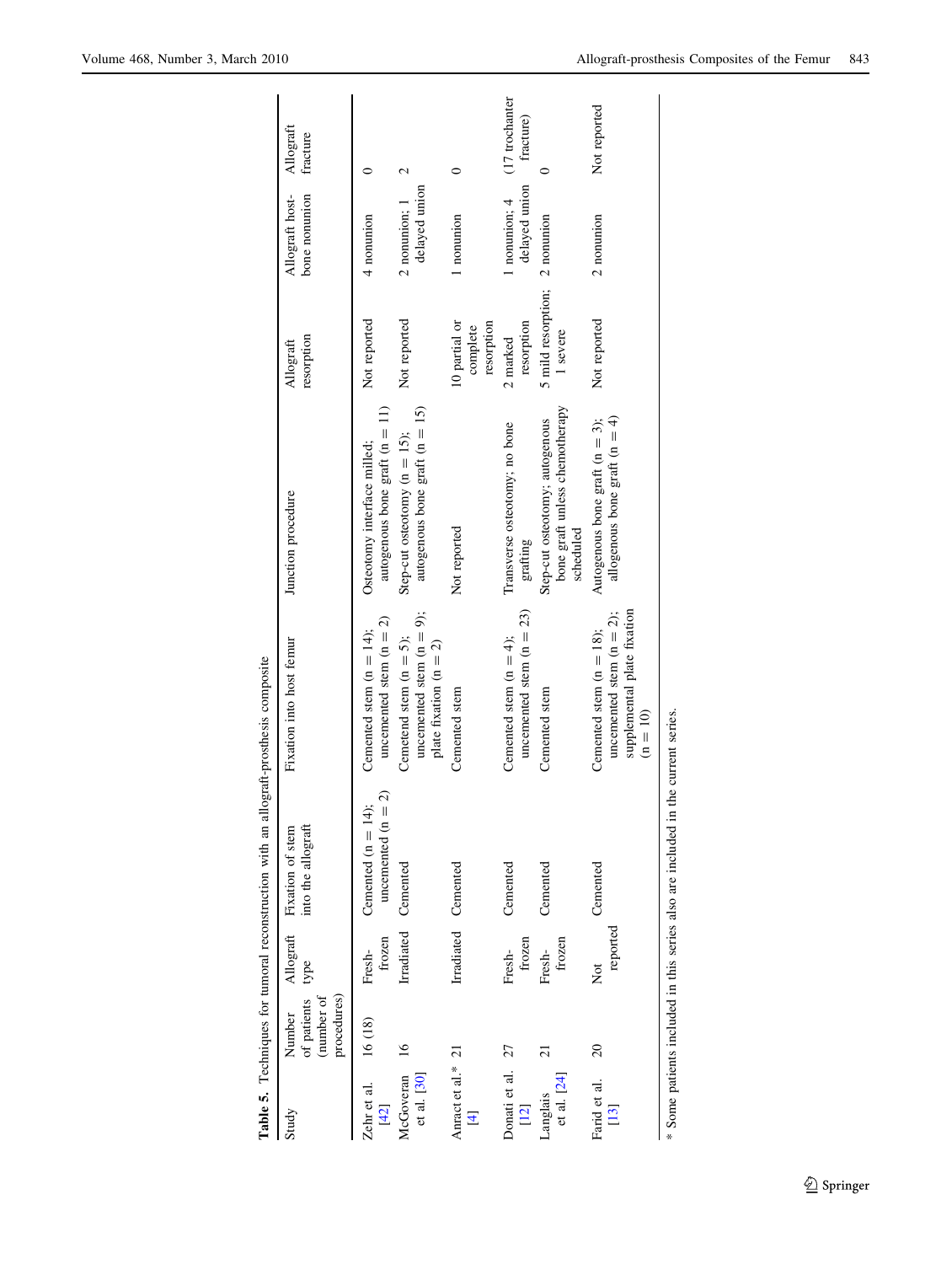<span id="page-10-0"></span>revision was performed. Allografts sterilized by gamma radiation were at increased risk for allograft resorption compared to fresh-frozen allografts.

Acknowledgments We thank Drs. L. Vastel and B. Bourely (Hôpital Cochin, Bone Bank) for help with preparation of the manuscript, and Dr. E. Pluot for evaluating the postoperative radiographs as the second senior radiologist. Unidentified patient level data are available by request to promote and facilitate research on rare diseases.

#### References

- 1. Akkus O, Belaney RM, Das P. Free radical scavenging alleviates the biomechanical impairment of gamma radiation sterilized bone tissue. J Orthop Res. 2005;23:838–845.
- 2. Akkus O, Rimnac CM. Fracture resistance of gamma radiation sterilized cortical bone allografts. J Orthop Res. 2001;19:927– 934.
- 3. American Society of Anesthesiologists. New classification of physical status. Newsletter of the American Society of Anesthesiologists. Anesthesiology. 1963;24:111.
- 4. Anract P, Coste J, Vastel L, Jeanrot C, Mascard E, Tomeno B. [Proximal femoral reconstruction with megaprosthesis versus allograft prosthesis composite: a comparative study of functional results, complications and longevity in 41 cases] [in French]. Rev Chir Orthop Reparatrice Appar Mot. 2000;86:278–288.
- 5. Biau DJ, Davis A, Vastel L, Tomeno B, Anract P. Function, disability, and health-related quality of life after allograft-prosthesis composite reconstructions of the proximal femur. J Surg Oncol. 2008;97:210–215.
- 6. Biau DJ, Dumaine V, Babinet A, Tomeno B, Anract P. Allograftprosthesis composites after bone tumor resection at the proximal tibia. Clin Orthop Relat Res. 2007;456:211–217.
- 7. Biau DJ, Latouche A, Porcher R. Competing events influence estimated survival probability: when is Kaplan-Meier analysis appropriate? Clin Orthop Relat Res. 2007;462:229–233.
- 8. Bow EJ. Infection risk and cancer chemotherapy: the impact of the chemotherapeutic regimen in patients with lymphoma and solid tissue malignancies. J Antimicrob Chemother. 1998; 41(suppl D):1–5.
- 9. Chen WM, Chen TH, Huang CK, Chiang CC, Lo WH. Treatment of malignant bone tumours by extracorporeally irradiated autograft-prosthetic composite arthroplasty. J Bone Joint Surg Br. 2002;84:1156–1161.
- 10. Clatworthy MG, Gross AE. The allograft prosthetic composite: when and how. *Orthopedics*. 2001;24:897-898.
- 11. Donati D, Colangeli M, Colangeli S, Di Bella C, Mercuri M. Allograft-prosthetic composite in the proximal tibia after bone tumor resection. Clin Orthop Relat Res. 2008;466:459–465.
- 12. Donati D, Giacomini S, Gozzi E, Mercuri M. Proximal femur reconstruction by an allograft prosthesis composite. Clin Orthop Relat Res. 2002;394:192–200.
- 13. Farid Y, Lin PP, Lewis VO, Yasko AW. Endoprosthetic and allograft-prosthetic composite reconstruction of the proximal femur for bone neoplasms. Clin Orthop Relat Res. 2006;442:223– 229.
- 14. Finstein JL, King JJ, Fox EJ, Ogilvie CM, Lackman RD. Bipolar proximal femoral replacement prostheses for musculoskeletal neoplasms. Clin Orthop Relat Res. 2007;459:66–75.
- 15. Fletcher CDM, Unni KK, Merten SF (eds). World Health Organization Classification of Tumours. Pathology and Genetics

of Tumours of Soft Tissue and Bone. Lyon, France: IARC Press; 2002.

- 16. Fox EJ, Hau MA, Gebhardt MC, Hornicek FJ, Tomford WW, Mankin HJ. Long-term followup of proximal femoral allografts. Clin Orthop Relat Res. 2002;397:106–113.
- 17. Hanson PD, Warner C, Kofroth R, Osmond C, Bogdanske JJ, Kalscheur VL, Frassica FJ, Markel MD. Effect of intramedullary polymethylmethacrylate and autogenous cancellous bone on healing of frozen segmental allografts. J Orthop Res. 1998;16: 285–292.
- 18. Hejna MJ, Gitelis S. Allograft prosthetic composite replacement for bone tumors. Semin Surg Oncol. 1997:13:18-24.
- 19. Hornicek FJ, Gebhardt MC, Tomford WW, Sorger JI, Zavatta M, Menzner JP, Mankin HJ. Factors affecting nonunion of the allograft-host junction. Clin Orthop Relat Res. 2001;382:87–98.
- 20. Jensen KL, Johnston JO. Proximal humeral reconstruction after excision of a primary sarcoma. Clin Orthop Relat Res. 1995;311: 164–175.
- 21. Jeys LM, Grimer RJ, Carter SR, Tillman RM. Periprosthetic infection in patients treated for an orthopaedic oncological condition. J Bone Joint Surg Am. 2005;87:842–849.
- 22. Kabukcuoglu Y, Grimer RJ, Tillman RM, Carter SR. Endoprosthetic replacement for primary malignant tumors of the proximal femur. Clin Orthop Relat Res. 1999;358:8–14.
- 23. Konishi T, Watanabe T, Kishimoto J, Nagawa H. Elective colon and rectal surgery differ in risk factors for wound infection: results of prospective surveillance. Ann Surg. 2006;244:758–763.
- 24. Langlais F, Lambotte JC, Collin P, Thomazeau H. Long-term results of allograft composite total hip prostheses for tumors. Clin Orthop Relat Res. 2003;414:197–211.
- 25. Langlais F, Tomeno B (eds). Limb Salvage: Major Reconstructions in Oncologic and Nontumoral Conditions. Heidelberg, Germany: Springer; 1991.
- 26. Lietman SA, Tomford WW, Gebhardt MC, Springfield DS, Mankin HJ. Complications of irradiated allografts in orthopaedic tumor surgery. Clin Orthop Relat Res. 2000;375:214–217.
- 27. Liu JW, Chao LH, Su LH, Wang JW, Wang CJ. Experience with a bone bank operation and allograft bone infection in recipients at a medical centre in southern Taiwan. J Hosp Infect. 2002;50:293–297.
- 28. Liu SA, Wong YK, Poon CK, Wang CC, Wang CP, Tung KC. Risk factors for wound infection after surgery in primary oral cavity cancer patients. Laryngoscope. 2007;117:166–171.
- 29. Mankin HJ, Hornicek FJ, Raskin KA. Infection in massive bone allografts. Clin Orthop Relat Res. 2005;432:210–216.
- 30. McGoveran BM, Davis AM, Gross AE, Bell RS. Evaluation of the allograft-prosthesis composite technique for proximal femoral reconstruction after resection of a primary bone tumour. Can J Surg. 1999;42:37–45.
- 31. Menendez LR, Ahlmann ER, Kermani C, Gotha H. Endoprosthetic reconstruction for neoplasms of the proximal femur. Clin Orthop Relat Res. 2006;450:46–51.
- 32. Mitchell EJ, Stawarz AM, Kayacan R, Rimnac CM. The effect of gamma radiation sterilization on the fatigue crack propagation resistance of human cortical bone. J Bone Joint Surg Am. 2004;86:2648–2657.
- 33. Morris CD, Sepkowitz K, Fonshell C, Margetson N, Eagan J, Miransky J, Boland PJ, Healey J. Prospective identification of risk factors for wound infection after lower extremity oncologic surgery. Ann Surg Oncol. 2003;10:778–782.
- 34. Neumayer L, Hosokawa P, Itani K, El-Tamer M, Henderson WG, Khuri SF. Multivariable predictors of postoperative surgical site infection after general and vascular surgery: results from the patient safety in surgery study. J Am Coll Surg. 2007;204:1178–1187.
- 35. Olsen MA, Lefta M, Dietz JR, Brandt KE, Aft R, Matthews R, Mayfield J, Fraser VJ. Risk factors for surgical site infection